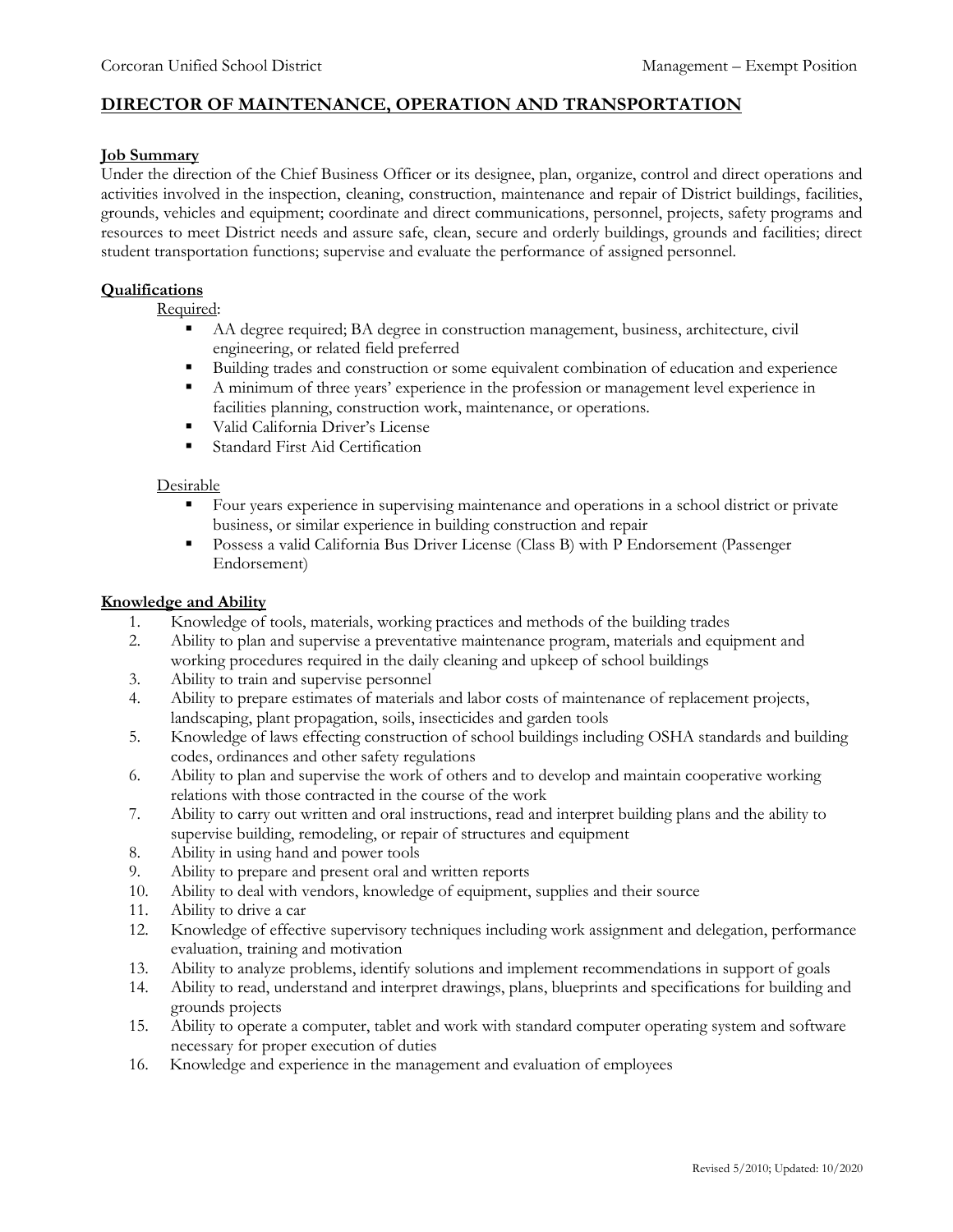# **DIRECTOR OF MAINTENANCE, OPERATION AND TRANSPORTATION**

**Essential Functions** of this position, which may change or evolve in the future, are but not limited to the following:

- 1. Plan, organize, control and direct operations and activities involved in the inspection, cleaning, construction, maintenance and repair of District buildings, facilities, grounds and equipment; establish and maintain departmental and project time lines and priorities; assure related activities comply with established laws, codes, rules, regulations, ordinances, policies and procedures.
- 2. Plan and lead the Board Facilities Sub-Committee meeting
- 3. Plan, organize, control and direct transportation operations and activities to assure safe, efficient and timely student transportation to and from school; direct the scheduling of pupil transportation to and from school, sports events and field trips; assure proper development, arrangement and adjustment of bus routes and stops to meet student needs
- 4. Direct and participate in the preparation and maintenance of a variety of records and reports related to projects, safety, personnel, budgets, deferred maintenance, repairs and assigned activities
- 5. Supervises the management of facilities, grounds, transportation, maintenance, custodial and warehouse
- 6. Provides in-service training of employees as to techniques, procedures, proper use of equipment, achieving maximum standard of performance
- 7. Supervises and evaluates assigned classified staff
- 8. Prepares cost estimates and checks against actual costs after completion
- 9. Prepares specifications for materials to be used and inspecting work done for compliance with standards established, whether done by staff personnel or by contracted services
- 10. Maintains complete records and maps of utility systems and changes made in systems
- 11. Maintains a complete and balanced program of preventative maintenance
- 12. Maintains job cost records for analysis and determines efficiency and economical procedures
- 13. Supervises and assist the custodial staff in achieving safety, cleanliness, and neatness standards
- 14. Trains personnel as to techniques, procedures, proper use of equipment and standards
- 15. Maintains program of public relations and employee morale
- 16. Schedules summer and local holiday work
- 17. Plan, evaluate and initiate programs to meet the current and future facilities needs of the district
- 18. Assists in development, coordination and implementation of the District's Master Facility Plan
- 19. Implements Williams Act standards maintaining school facilities in clean, safe, and good repair
- 20. Participate in the planning, development, scheduling, design and implementation of construction and renovation projects; develop related plans and specifications; coordinate construction projects with architects, Board members, staff administrators, vendors, outside contractors and others
- 21. Assist with architect's and consultant's work including preparation of RFP's assisting in their selection, managing contracts, invoicing, review, approvals, processing request for additional services, etc.
- 22. Communication with personnel, administrators, outside organizations and the public to exchange information, coordinate activities and resolve issues or concerns
- 23. Perform related duties as assigned that support the overall objective of the position

**Physical Requirement** of this position are, but not limited to, the following:

- 1. Mental acuity to supervise the maintenance, operation and transportation department interpret and implement rules relating to this program, make policy decisions, evaluate results and make determinations relative to the effective performance of the tasks
- 2. Ability to sit at a desk, conference table or in meeting rooms of various configurations for extended periods of time
- 3. Ability to see and read, with or without vision aids, state regulations, rules and policies and other printed material
- 4. Ability to hear and understand speech at normal room levels and to hear and understand speech on the telephone
- 5. Manual dexterity to operate a telephone and enter data into a computer